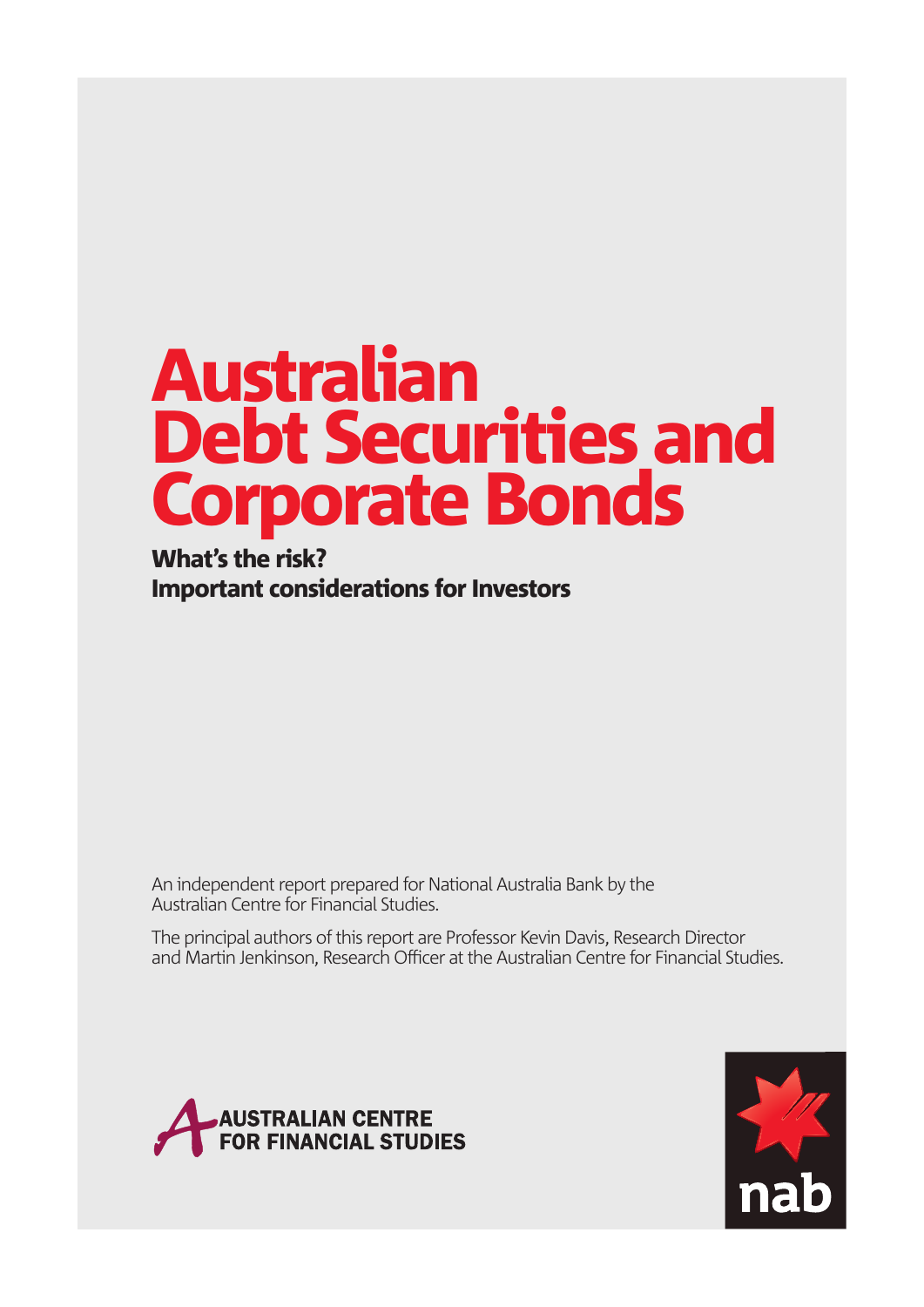### . Introduction

This is the second in a series of reports on the Australian corporate bond and debt securities market, prepared by the Australian Centre for Financial Studies (ACFS) for NAB.

The first report, Australian Corporate Bonds, outlined key features of debt securities, examined the importance of corporate bonds as an asset class for investors, and discussed the reasons they should be considered as part of a diversified investment portfolio. In particular, as an investor ages, weighting investment portfolios more heavily towards debt securities and corporate bonds (relative to company shares) reduces the risk of suffering a major loss of value which cannot be reversed before retirement. The first report can be found at **nab.com.au/corporatebonds**

Understanding the different types of debt securities and corporate bonds available, the nature of the investment risks involved and what compensation (by way of promised returns) is appropriate can be a challenge for investors. Seeking expert advice is generally warranted, but investors still need to be aware of how risk can be assessed and where relevant information can be found to do so. The objective of this report is to assist investors in that task.

We first consider why companies issue debt securities and corporate bonds and how these risks differ from company shares. As explained in the next section, their higher priority of payment in the event of insolvency means that debt securities and corporate bonds are less risky than shares issued by the same company. However, because there are a variety of debt securities with risks related to their particular characteristics, we consider where they fit on the 'complexity spectrum'. Naturally, greater financial sophistication is needed to assess the risk (and required return) of investing in more complex debt securities. We then consider how to assess the credit (default) risk of a corporate bond – which

depends upon both particular characteristics of the issuer and also upon particular features of the bond. Credit risk is the main risk which needs to be considered by investors in corporate bonds and depends on both the probability of the company failing and on how much may be recouped in the event of failure. While credit risk is the primary risk for investors in corporate bonds, there are also other risks which need consideration. These are outlined in the final section.

While debt securities and corporate bonds can become complex, investors should be aware that many bonds issued into the retail market are relatively straight forward. For example, in June 2012 both Tatts Group and Heritage Bank issued senior unsecured bonds with a fixed maturity date, paid an easily discernible coupon rate and allowed for early redemption only under extreme circumstances.

### Some key definitions

#### **Debt securities**

Debt securities can be bought and sold between two parties and include key features such as a principal or par amount (amount borrowed), maturity date and an interest rate. Debt securities may have a fixed rate or floating rate of interest and are generally issued by governments, financial institutions, companies or securitisation vehicles.

#### **Corporate bonds**

A debt security issued by a corporation and sold to investors. Corporate bonds provide investors with regular interest payments which may be fixed or vary in accordance with a defined benchmark. These payments are backed by the issuing entity's cash flow or in some cases, the company's physical assets that may be used as security for bonds.

#### **Fixed income or fixed interest security**

These terms are used interchangeably. Fixed income securities have a defined rate of interest that must be paid on a specified date. A defining feature of fixed income securities is that because they have a fixed rate of interest, except in the case of default, periodic payments associated with the security do not vary and are known with certainty in advance. This is in clear contrast to company shares that have dividends which are paid entirely on the discretion of the company. Both debt securities and corporate bonds can be forms of fixed income securities.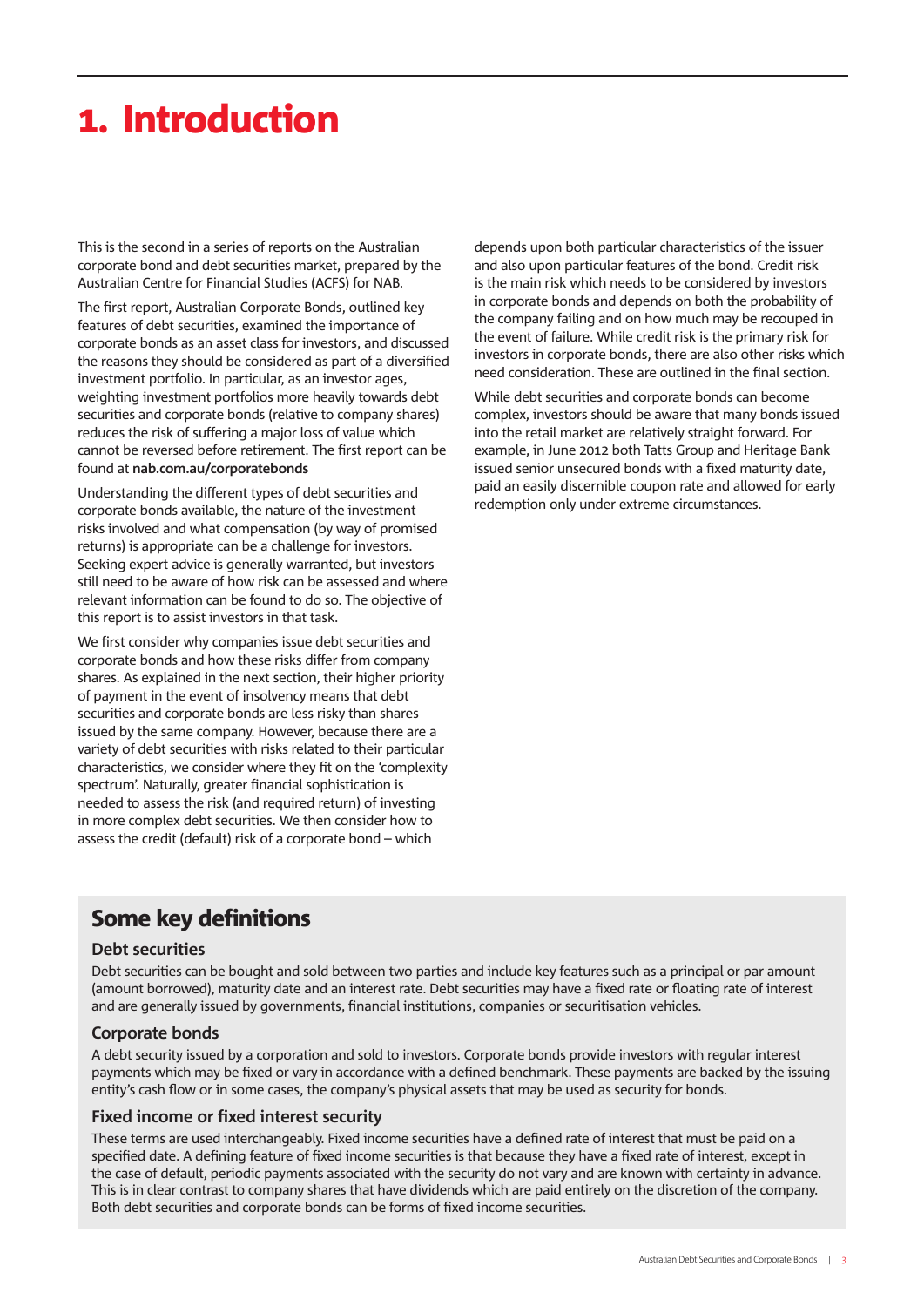### . Why do companies issue debt securities?

Debt securities are one source of financing which can be used by companies to fund their operations. The other major sources are equity financing (company shares) and bank loans. Debt (bonds and loans) is often perceived as being a cheaper form of finance than equity because debt holders take on less risk than shareholders. However, increased use of debt can increase the risk of the company being unable to meet the consequent interest and principal repayment obligations. That will cause debt to become more expensive and also increase the risk borne by shareholders. An optimal funding mix is one which minimises the company's overall cost of funding, and will typically involve some mix of equity and debt (bonds and/or loans) and a diversified mix of funding sources.

#### Figure 1: The effect of debt on a company's cost of funding



Debt (bonds and loans) involves lower risk than equity for the investor because repayments of principal and interest are specified in amount and must be paid prior to any payments to shareholders. Furthermore, if repayments cannot be made, and the company becomes insolvent, debt holders rank ahead of shareholders in claims on the remaining assets of the company. Of course, shareholders take on this greater downside risk because they also benefit (unlike debt holders) from potential upside of investment in a successful company.

Because debt holders and shareholders face risk arising from the fortunes of the company, the analysis of the risk of investing in corporate bonds has many of the same features as analysis of investing in shares of the same company. However, because bondholders only face downside risk, there is more emphasis placed on factors which contribute to that risk rather than upside potential.

Historically, Australian companies have tended to rely more on raising debt finance by way of loans from banks rather than from issue of corporate bonds. In recent times this has begun to change and there is now much more interest in corporate bond financing for several reasons. One reason is that there is a large and growing pool of potential investors, such as self-managed superannuation funds who, as their members age, should be considering greater investment in fixed income securities like corporate bonds. Equally significant is the effect of tighter prudential regulation of banks which will tend to increase the attractiveness of direct issuance of corporate debt to investors relative to loans from banks. Finally, the Australian government is attempting to encourage the growth of the corporate bond market by legislative changes to reduce issuance costs and trading costs.

For investors to gain maximum benefit from this development, it is important that they are aware of the risks involved from investing in different types of corporate securities and can feel comfortable that the promised returns are adequate for taking on those risks. We start with complexity risks, before turning to the important topic of credit risk.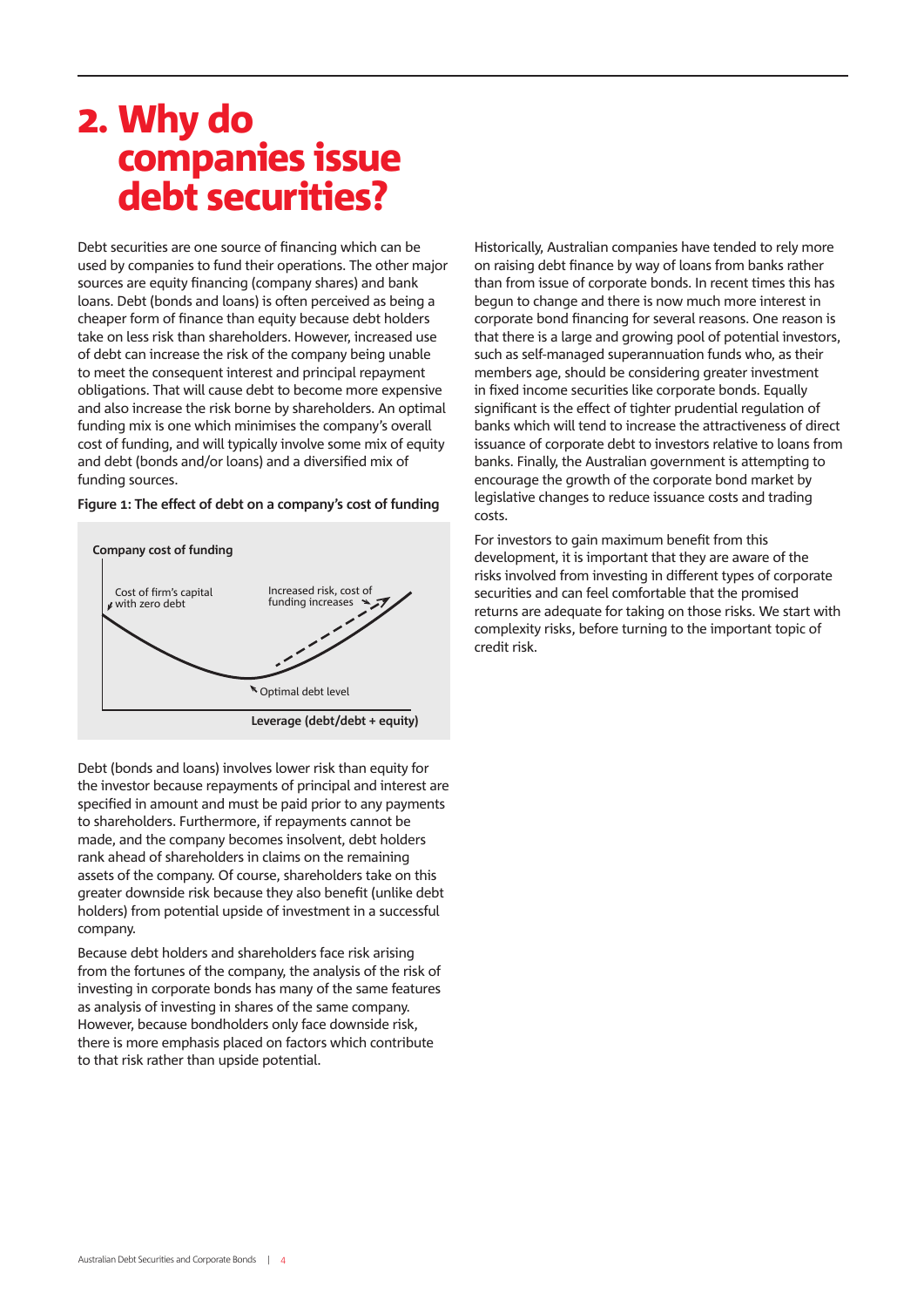### . The complexity spectrum

Debt securities range in character from very simple to very complex. At the lower end of the complexity spectrum debt securities are relatively straight forward, however it takes a high level of financial sophistication to assess the risks involved in debt securities which are towards the upper end of the complexity spectrum, and these should therefore be approached with much care (or not at all).

At the 'simple' end of the spectrum are government bonds or 'vanilla' corporate bonds which are generally uncomplicated, long term investments which promise regular coupon payments of a fixed amount until maturity of the bond. At maturity the investment is repaid (unless the issuer defaults).

At the opposite end of the spectrum, debt securities may have embedded options or complex structures that require additional focus and effort to assess the risk of the underlying assets or the company issuing the bonds. Many of these more complex debt securities are often only available to wholesale investors, but retail investors should be aware of the types of risks which can arise from features such as variable cash flow arrangements, embedded options, or priority ordering of claims arising from 'tranched' structures. Figure 2 provides a simple illustration of where these particular bonds, lie on the fixed income complexity spectrum.

#### Figure 2: The fixed income complexity spectrum



The main types of bonds, ordered in terms of increasing complexity are:

#### **Government bonds**

These are a medium to long term debt security involving a promise by either the Commonwealth Government or one of the State Governments or Territories (semi-government) to pay a regular income stream via a coupon until a specified maturity date when the principal amount will be repaid. Credit risk is generally perceived by residents of developed country issuers to be zero or minimal – although history (including recent experience in Europe) cautions against always making such an assumption.

#### **Plain vanilla fixed rate corporate bonds**

Standard or 'plain vanilla' corporate bonds promise a specified coupon rate and full repayment of principal at a specific maturity date. The credit risk of the issuer is an important determinant of the size of the promised coupon.

#### **Floating-rate bonds**

These offer a coupon rate that changes regularly in accordance with movements in a reference rate, such as the 90-day bank bill swap rate (BBSW). The coupon paid on a corporate floating rate bond will be specified as being equal to the reference rate plus a fixed margin (or spread) as compensation for credit risk. To the extent that short term interest rates adjust in line with inflation, such bonds provide some hedge against loss of real purchasing power due to unexpected inflation.

#### **The bank bill swap rate**

The bank bill swap rate (BBSW) is the Australian benchmark reference rate. It is calculated daily by the Australian Financial Markets Association (AFMA) as an average rate based on quotes supplied by banks regarding current market interest rates. BBSW is calculated for a variety of maturities such as 30, 60, 90, 120, 150 and 180 days.

#### **Capital indexed bonds**

These bonds, for example treasury indexed bonds, are typically issued by governments, and provide protection against inflation. A fixed coupon rate applied throughout the life of the bond and the inflation protection is generated through upward revisions of the principal value of the bond on which the coupon is paid in accordance with movements in the Consumer Price Index (CPI). The coupon rate specified is lower than that on standard fixed rate government bonds, where compensation for expected inflation is implicitly built into the interest rate paid, but the fixed dollar amount of the promised cash flows creates exposure to unexpected inflation.

#### **High yield bonds**

High yield bonds, which are also referred to as subinvestment grade or junk bonds, are corporate bonds issued by a company with a credit rating that is deemed to be below investment grade (ie below BBB- from Standard and Poor's or below Baa3 from Moody's). A lower credit rating indicates a higher probability of default and therefore necessitates a higher promised yield to compensate for that risk.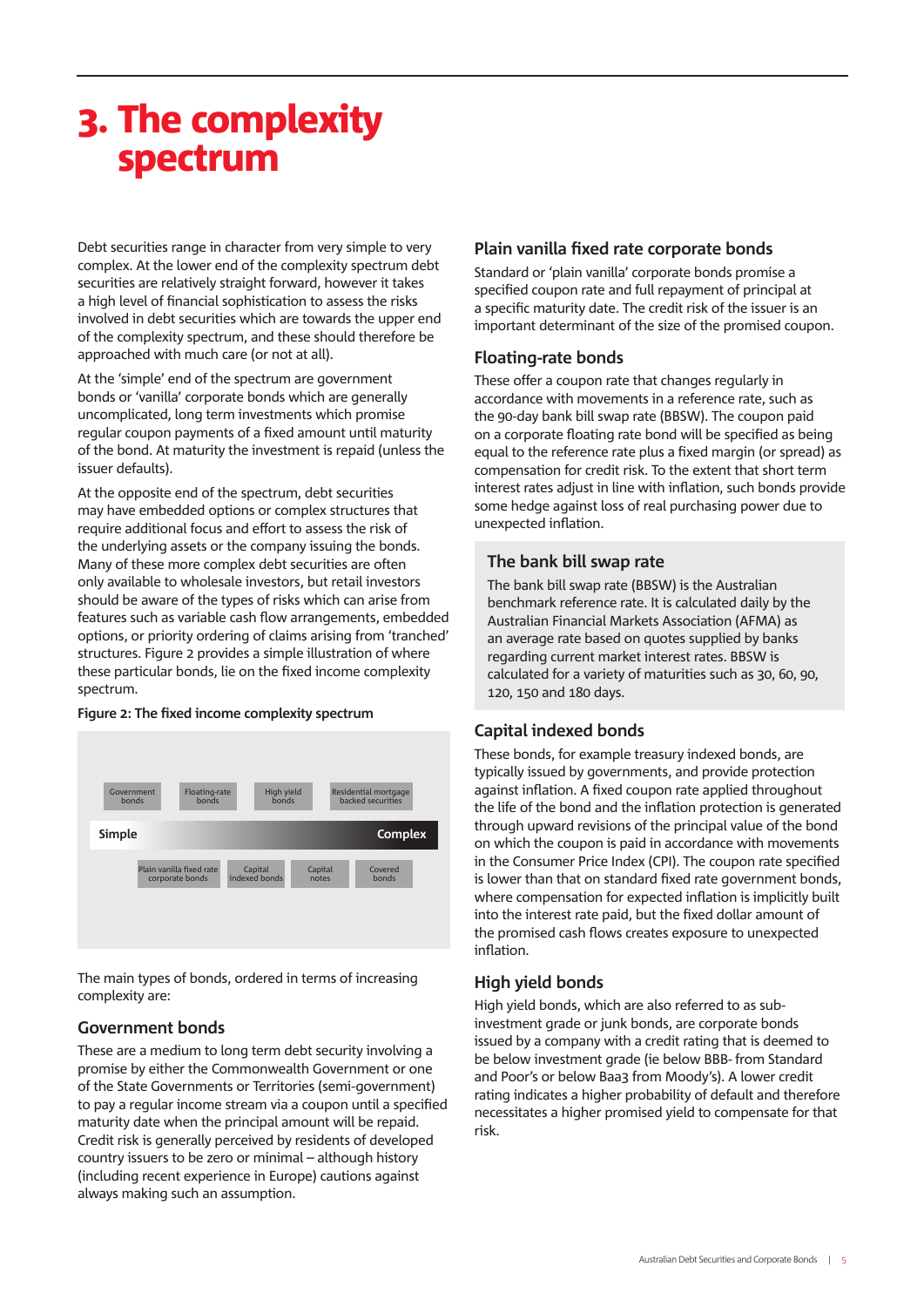#### **Capital notes**

There are a range of hybrid securities issued by companies which can be grouped as capital notes. These have some characteristics of both debt and equity, or some embedded option characteristics, and may be classed sometimes as debt instruments and sometimes as preference shares (not always in the same way by law, accounting standards, and the tax office). These include convertible notes, converting preference shares and stapled securities.

#### **Convertible notes or bonds**

These are securities which give the investor the option to convert the security into a fixed number of company shares at a pre-specified price. As the investor has upside exposure to the company share price, the interest rate paid on a convertible bond will typically be lower than on a bond without the conversion option.

#### **Converting preference shares**

These are hybrid securities which resemble convertible notes or bonds except that conversion is mandatory and the conversion ratio of ordinary shares received per preference share is unknown in advance. The conversion ratio depends on the ordinary share price at the conversion date and is generally calculated such that each preference share converts into a fixed value of ordinary shares. As the investor can sell the shares received when conversion occurs for cash, these instruments look very similar to debt instruments. As well as understanding the conversion arrangements involved, investors also need to be aware of any other options granted to the issuer, such as a right to early redemption in certain circumstances.

#### **Stapled securities**

These hybrid securities are available in Australia, but are not common elsewhere in the world. All of the major Australian banks have issued stapled securities which look much like bonds, but which are legally a preference share. These securities (PERLS issued by CBA, StEPS issued by ANZ, SPS issued by Westpac, and NIS issued by NAB) all involved stapling together a 'loan note' and a preference share which cannot be traded separately. The securities promise a regular coupon payment and repayment of principal at maturity, and hence look much like a bond – although the coupon payment is termed a dividend. Among a number of other distinguishing features, the issuer is able to miss a payment of the promised coupon without it being an act of default. However, they then face restrictions on their ability to pay dividends on their ordinary shares. This feature found in some hybrid securities is sometimes called a dividend stopper.

#### **Residential mortgage backed securities (RMBS)**

RMBS provide investors with claims on cash flows from a portfolio of underlying mortgages, but not on the bank which originated and initially funded those mortgages. In Australia the quality of those mortgages, together with other credit enhancements (such as third party insurance against default) has meant that RMBS have been very highly rated.

#### **Covered bonds**

Covered bonds are similar to RMBS in that their cash flows are generally derived from a portfolio of underlying mortgages. However, in the case of covered bonds which have only recently been introduced into Australia, investors also have a claim against the issuing bank – should the cash flows from the underlying mortgages prove inadequate to meet promised payments to the investors. Covered bonds have a number of other differences to RMBS, including a fixed maturity – which is achieved by the issuing bank 'topping up' the cover pool of mortgages when some are prepaid early.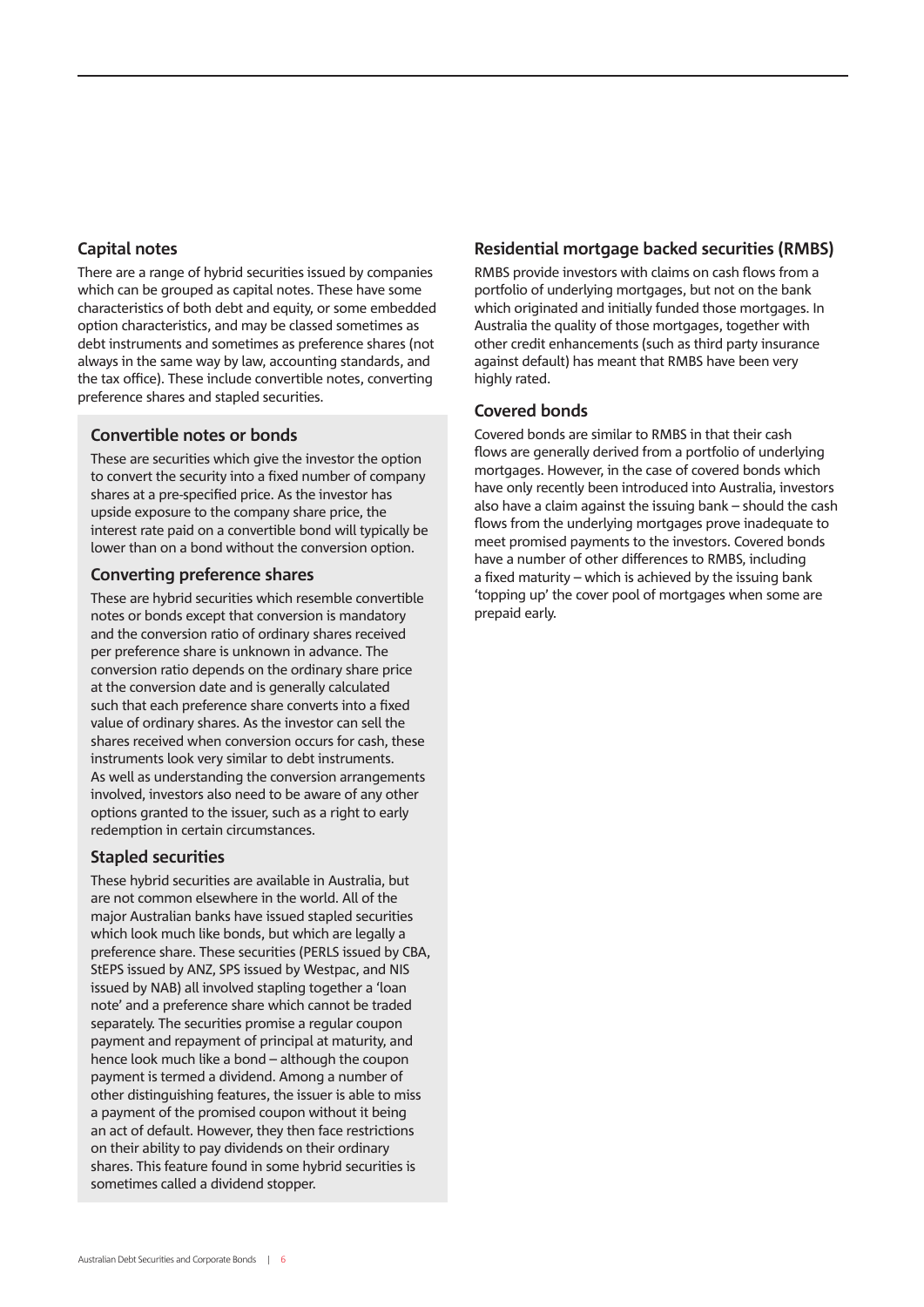### . Assessing credit risk

Credit (default) risk is the most significant risk faced by investors (although its importance obviously depends on the strength of the company involved) – and is the reason that debt securities and corporate bonds promise higher interest rates than government bonds. It is difficult to assess – if for no other reason than that it is about the future.

Issuer or credit risk is the risk that the bond issuer may default on the promised payments of interest and principal when due. The first question to ask is therefore whether a bond issuer can service its debt in a timely manner over the life of the bond. This is referred to as estimating the probability of default (PD). A company where there is a significant risk should be expected to promise a higher coupon interest rate than a company where the default risk is lower. The second question to ask is what is likely to happen if the company defaults – will the bondholder get nothing or something and, if the latter, how long will it take? The shortfall relative to what was promised is often referred to as the loss given default (LGD).

We consider first the risk of default, and it is worth noting immediately that longer term bonds involve greater credit risk, simply because of the longer time period to their maturity. There is, quite simply, more time for something to go wrong before the principal is due to be repaid. Consequently investors should expect a higher credit spread (the promised interest rate relative to that on an equal maturity government bond) for longer term corporate bonds.

For a typical retail investor assessing the credit risk of a bond issuer can be a complex task although there is a plethora of information available via prospectuses, financial reports and information provided via continuous disclosure for listed companies.

One reason why credit risk assessment is so difficult is that it is about the future, whilst prospectuses and annual reports typically contain information about the past and present, and some typically very guarded projections about the future. While that information has been compiled by the company and its advisers on a best efforts basis, it is at best a partial guide to the likely future performance of the company. Investors should read the entire prospectus prior to investing, but the size of prospectuses and level of financial sophistication needed to appropriately interpret the information available can make this a daunting task. Appendix 2 highlights the most important information an investor should check in a prospectus with an explanation of the jargon used.

So, what is an investor to do? As with all asset classes, if in doubt seek professional financial advice, but some analysis along the following lines is also recommended.

In thinking about credit risk, many of the relevant issues are common to assessing the risks associated with an investment in a company's shares – although holders of debt securities and corporate bonds need to be particularly concerned with downside risk. As a first step, it makes sense to consider the environment within which the company operates. Is it domiciled in a country where there are significant economic or political risks? What is the outlook for the industries in which it operates – with regard to such things as future demand, cost pressures and competition? How good is the management and what is the risk that they (and/or the owners) might take actions which disadvantage bondholders?

Next, it is important to understand something about the financial position of the company, and there are a number of key financial indicators which are relevant for assessing risk faced by investors. Many of these can be derived from the company's financial statements – although two important points need to be considered in analysing such information. First, accounting information only provides information about the current and past financial condition of the company – not the future, which is where credit risk resides. Second, interpreting such information needs to be done in the context of comparisons with other similar companies. For example, transport companies are likely to have higher leverage (debt/equity or debt/assets) than software companies because they have more tangible assets which can be sold to repay creditors should the company fail.

Probably the most important indicators are various measures of leverage (or debt ratios) such as debt/equity or debt/ assets. A company which relies more on debt financing than its peers in the same industry is, other things equal, more of a credit risk. An alternative indicator often used is the interest coverage ratio (defined as earnings before interest, tax, depreciation and amortisation divided by interest payable) which indicates the ability of the company to meet interest payments from current income.

The company's balance sheet can also provide other useful information. The maturity structure of debt is relevant with over-reliance on short term debt, or a significant concentration of debt maturities, increasing the risk the company might find itself having to rollover large amounts of debt in periods of economic difficulty. Similarly, the company's liquidity position (reflected in the amount of assets which can be easily converted to cash relative to short term liabilities) is also important, with high liquidity reducing the risk of short term cash flow problems. While liquidity and solvency are different concepts, liquidity problems can quickly create solvency problems.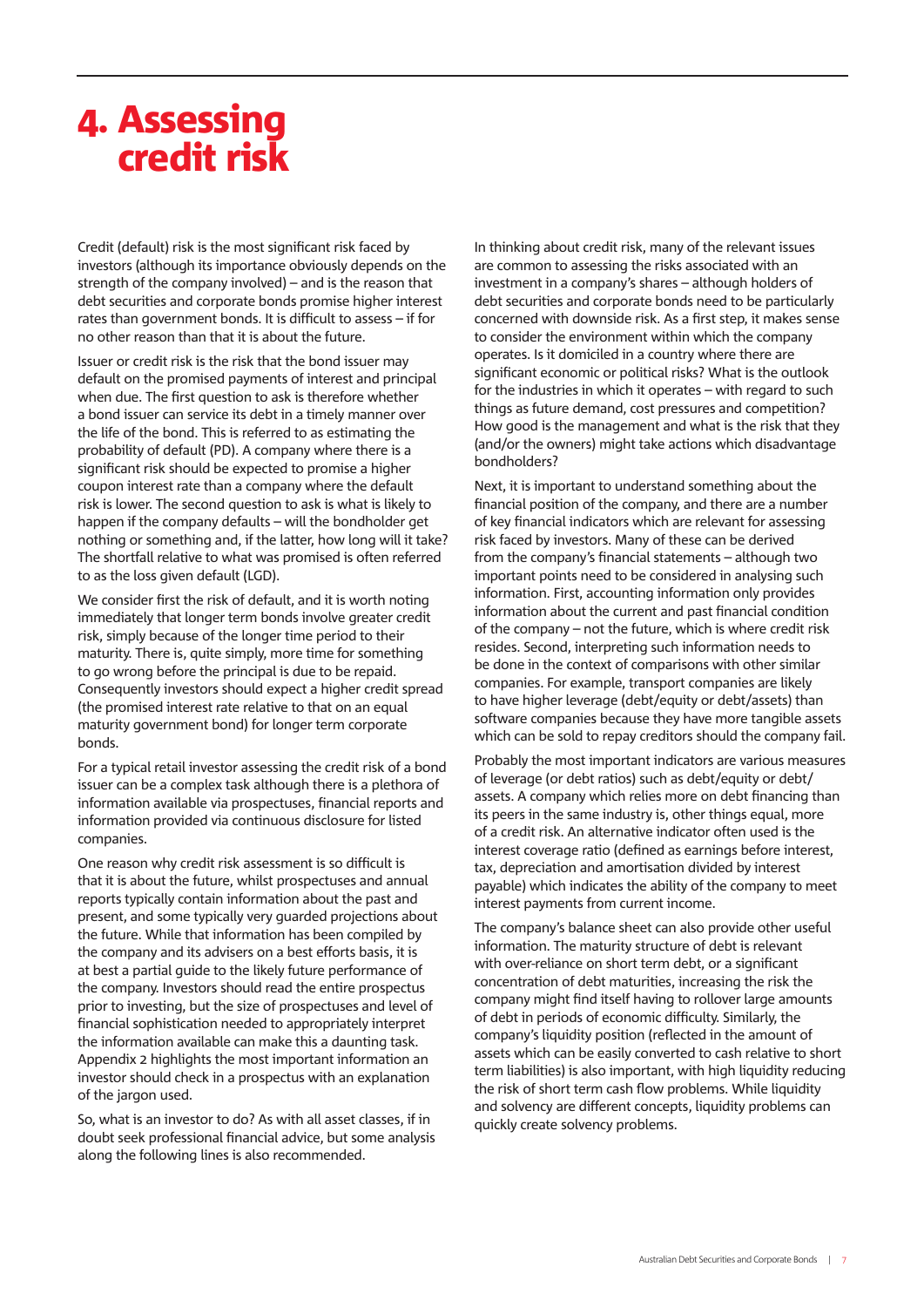Obviously, a better performing company is likely to be less of a credit risk than poorer performers. Consequently, looking at various measures of profitability, for example, return on equity, is also worthwhile. A range of other measures of operating efficiencies are available, although they can differ markedly across industries because of the nature of the underlying business. Again, comparison with peers is the important consideration.

It is also important to note that while profitability is important, the nature of accrual accounting for non-cash based transactions means that a company that appears profitable can actually be at financial risk if they are generating little cash despite reporting accounting profits. For this reason, it is important to also look at the cash flow being generated by a company to check that it has a logical relationship to the profit being reported.

One further measure of performance which should not be disregarded is the stock market valuation of the company. Stock market capitalisation well above the book (accounting) value of a company's equity is a signal that investors expect that the company will be able to generate future returns above those required on the funds which have been invested in the company. Investors and markets can be wrong, but the market to book ratio (market value of equity relative to book value of equity) is one other indicator worth looking at in assessing potential future performance and credit risk.

Finally, volatility of the company's share price should be reviewed. A company with a very volatile share price is one where investor perceptions of future performance vary markedly over time. Higher volatility implies greater upside and downside risk – and since bondholders are only affected by the latter, higher share price volatility should be interpreted as one indirect indicator of higher credit risk.

### . Security and **ranking** (in the event of failure…)

As well as the probability of a company failing, the other important piece of the credit risk equation is the answer to the question how much is lost if the company defaults.

Bondholders may recover some or all of their investment if the company that issued the bonds becomes insolvent – that is, can't pay its debts as scheduled. When a company becomes insolvent, its assets may have to be liquidated with the proceeds distributed to those that have a stake in the company. This includes all creditors, including bondholders and shareholders, with entitlements determined by order of seniority. It is important to be aware that the liquidation process, and ultimate recovery of funds, can take some considerable time.

Bondholders and other creditors rank ahead of shareholders in claims on an insolvent company, but within the ranks of creditors, some rank ahead of others, and this will influence the amount each recovers.

#### **Secured or unsecured**

If a debt security or corporate bond is secured by quality, tangible assets then the investor has first claim on the proceeds from the sale of those assets and could perhaps expect to receive all monies owed. However, if the debt security or corporate bond is unsecured, the nature of the assets of the company and the level of debt the company has will be relevant. If there are many tangible assets (physical plant and equipment, for example) which can be sold by the administrator or liquidator for reasonable prices, then unsecured bondholders may recoup a significant part of the amount they are owed. Conversely, if the main assets are intangibles such as the directors' valuations of intellectual property, these may turn out to have relatively little value in liquidation.

#### **Ranking in the list of creditors**

This can be critical. When a company fails, there is a priority order of claimants, with unpaid entitlements of employees and the tax office ranking at the top, followed by secured creditors. Only when these claims are met, will the residual value of assets be available to meet the claims of those bondholders who are unsecured creditors (along with others, such as trade creditors). Typically unsecured creditors receive a smaller proportion of their claims compared with secured creditors. Subordinated debt ranks behind all other bonds or debt (such as bank loans) in the event of default. Consequently, subordinated debt is inherently riskier and tends to carry a higher interest margin to compensate for the risk. Many hybrid instruments which 'look' like bonds are in fact preference shares, which rank behind all creditors. The last investor to be repaid is equity or holders of shares in the company.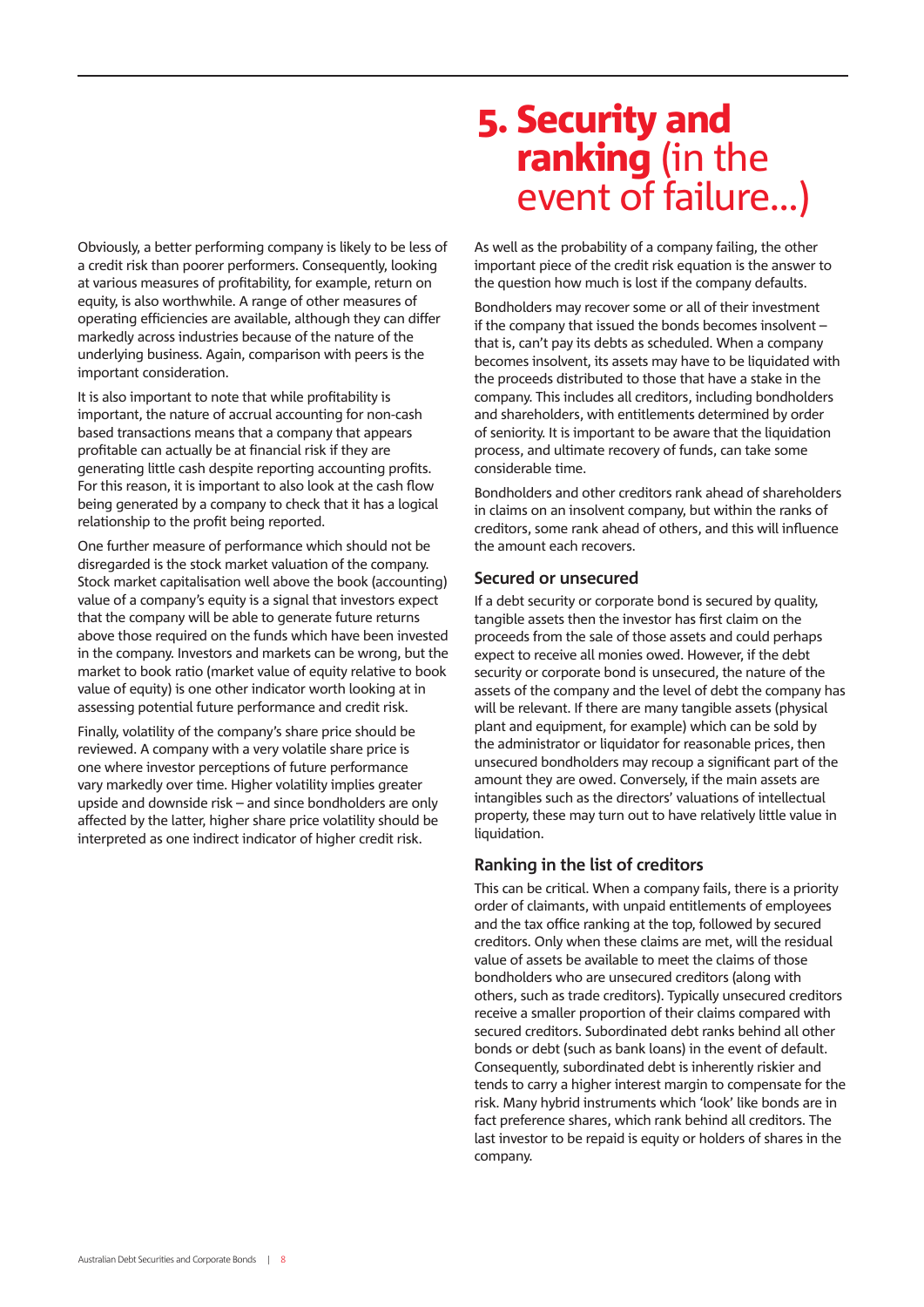## . Other risks

Figure 3 explains the ordering of payment along with recent examples of debt securities issued. It is important to note that no cash will flow to a lower ranked tier unless the proceeding tier is paid in full.

|  |  |  |  |  |  | Figure 3: Priority of payment in event of liquidation |
|--|--|--|--|--|--|-------------------------------------------------------|
|--|--|--|--|--|--|-------------------------------------------------------|

|                                                                                                                                                                                                                                                                                                                                                                                                                                                           | <b>Security and ranking</b>             |                                                                                                                     |                                                          |  |  |  |  |  |
|-----------------------------------------------------------------------------------------------------------------------------------------------------------------------------------------------------------------------------------------------------------------------------------------------------------------------------------------------------------------------------------------------------------------------------------------------------------|-----------------------------------------|---------------------------------------------------------------------------------------------------------------------|----------------------------------------------------------|--|--|--|--|--|
|                                                                                                                                                                                                                                                                                                                                                                                                                                                           |                                         | <b>Recent corporate</b><br>issuance                                                                                 | Recent financial<br>issuance                             |  |  |  |  |  |
|                                                                                                                                                                                                                                                                                                                                                                                                                                                           | <b>Term deposits</b>                    |                                                                                                                     |                                                          |  |  |  |  |  |
| Higher ranking                                                                                                                                                                                                                                                                                                                                                                                                                                            | <b>Preferred and</b><br>secured debt    |                                                                                                                     |                                                          |  |  |  |  |  |
|                                                                                                                                                                                                                                                                                                                                                                                                                                                           | Unsubordinated<br>and unsecured<br>debt | <b>AFIC Notes</b><br><b>Tatts Bonds</b>                                                                             | Heritage Bank<br><b>Retail Bonds</b>                     |  |  |  |  |  |
|                                                                                                                                                                                                                                                                                                                                                                                                                                                           | Subordinated<br>unsecured debt          | <b>APA Group Notes</b><br><b>Caltex Notes</b><br><b>Crown Notes</b><br><b>Colonial Notes</b><br><b>Origin Notes</b> | <b>ANZ</b><br>Subordinated<br><b>Notes</b><br><b>NAB</b> |  |  |  |  |  |
|                                                                                                                                                                                                                                                                                                                                                                                                                                                           |                                         | <b>Tabcorp Notes</b><br><b>AGL Energy Notes</b>                                                                     | Subordinated<br><b>Notes</b>                             |  |  |  |  |  |
|                                                                                                                                                                                                                                                                                                                                                                                                                                                           |                                         | <b>Woolworth Notes II</b>                                                                                           | Westpac<br>Subordinated<br><b>Notes</b>                  |  |  |  |  |  |
| ower ranking                                                                                                                                                                                                                                                                                                                                                                                                                                              | Preference<br>shares                    |                                                                                                                     | <b>ANZ CPS</b><br><b>Westpac CPS</b><br><b>IAG CPS</b>   |  |  |  |  |  |
|                                                                                                                                                                                                                                                                                                                                                                                                                                                           | <b>Ordinary</b><br>shares               |                                                                                                                     |                                                          |  |  |  |  |  |
|                                                                                                                                                                                                                                                                                                                                                                                                                                                           | Source: National Australia Bank 2013    |                                                                                                                     |                                                          |  |  |  |  |  |
| It is important that investors in corporate bonds or debt<br>securities, which can include preference shares, carefully<br>read the prospectus to determine where on the complexity<br>spectrum a particular security sits and to determine their<br>investment rank in the capital structure of a company. <sup>2</sup><br>Debt which is lower down the priority ranking should carry<br>greater reward in the form of a higher promised coupon<br>rate. |                                         |                                                                                                                     |                                                          |  |  |  |  |  |
|                                                                                                                                                                                                                                                                                                                                                                                                                                                           |                                         |                                                                                                                     |                                                          |  |  |  |  |  |
|                                                                                                                                                                                                                                                                                                                                                                                                                                                           |                                         |                                                                                                                     |                                                          |  |  |  |  |  |
| 1. One partial exception is that if the sales of assets pledged as security to secured<br>creditors are insufficient to meet their claims in full, they then become unsecured<br>creditors, and rank equally with others, in regard to the residual amount.<br>2. Appendix 2 in this report provides a quick quide on reading a fixed income security<br>prospectus.                                                                                      |                                         |                                                                                                                     |                                                          |  |  |  |  |  |

While credit risk is generally the key consideration for corporate bond investors, they do face other risks.

#### **Interest rate and market value risk**

Investors in a floating-rate bond face the risk that the dollar amount of interest payments may vary over the life of the bond in line with movements in the general level of market interest rates. But the good news is that the market value of the bond prior to maturity is unlikely to vary much from its par value, unless there is some marked change in the issuer's credit quality. In contrast, the coupon rate payments on a fixed rate bond are fixed in dollar terms over the life of the bond, but the market value can fluctuate. If, for example, market interest rates decrease, an existing bond with has a fixed higher coupon rate determined when it was issued, will increase in value.

#### **Issuer call (or other) options**

These may affect the timing, or amount, of future cash flows. For example, some hybrid securities issued by Australian banks may effectively give the issuer some flexibility in determining the ultimate maturity date (such as including an issuer option to call a ten year bond after five years, or an option to redeem or reset terms of the security at some specified reset date).

#### **Liquidity risk**

This is the risk that the investor wishes to sell the bond prior to maturity and may find that the market is 'thin' (or nonexistent) such that it can only be sold at a discount to what is believed to be its fair value. This has been a significant impediment to retail investment in debt securities and corporate bonds in the past in Australia, where trading has been concentrated in wholesale 'over the counter' markets. Ongoing developments to promote an 'exchange traded' market in debt securities and corporate bonds on the Australian Securities Exchange (ASX) such as exists in company shares, seem likely to reduce the relevance of liquidity risk.

#### **Event risk**

Debt securities and corporate bonds may suffer significant losses in value due to an unexpected event affecting the issuing company. Unexpected events may include a natural disaster that has a detrimental impact on the company's ability to operate or a change in regulation. As well as direct effects via the company's profitability, these may trigger clauses in debt securities or corporate bond provisions which enable management to adjust terms of payment. Event risks also include management actions such as issuing more senior debt which reduces existing bondholder priority for payments in the event of the company's failure. It is important to check the debt security and corporate bond provisions (the 'small print') to assess exposure to event risk.

<sup>.</sup> One partial exception is that if the sales of assets pledged as security to secured creditors are insufficient to meet their claims in full, they then become unsecured creditors, and rank equally with others, in regard to the residual amount.

<sup>2.</sup> Appendix 2 in this report provides a quick guide on reading a fixed income security prospectus.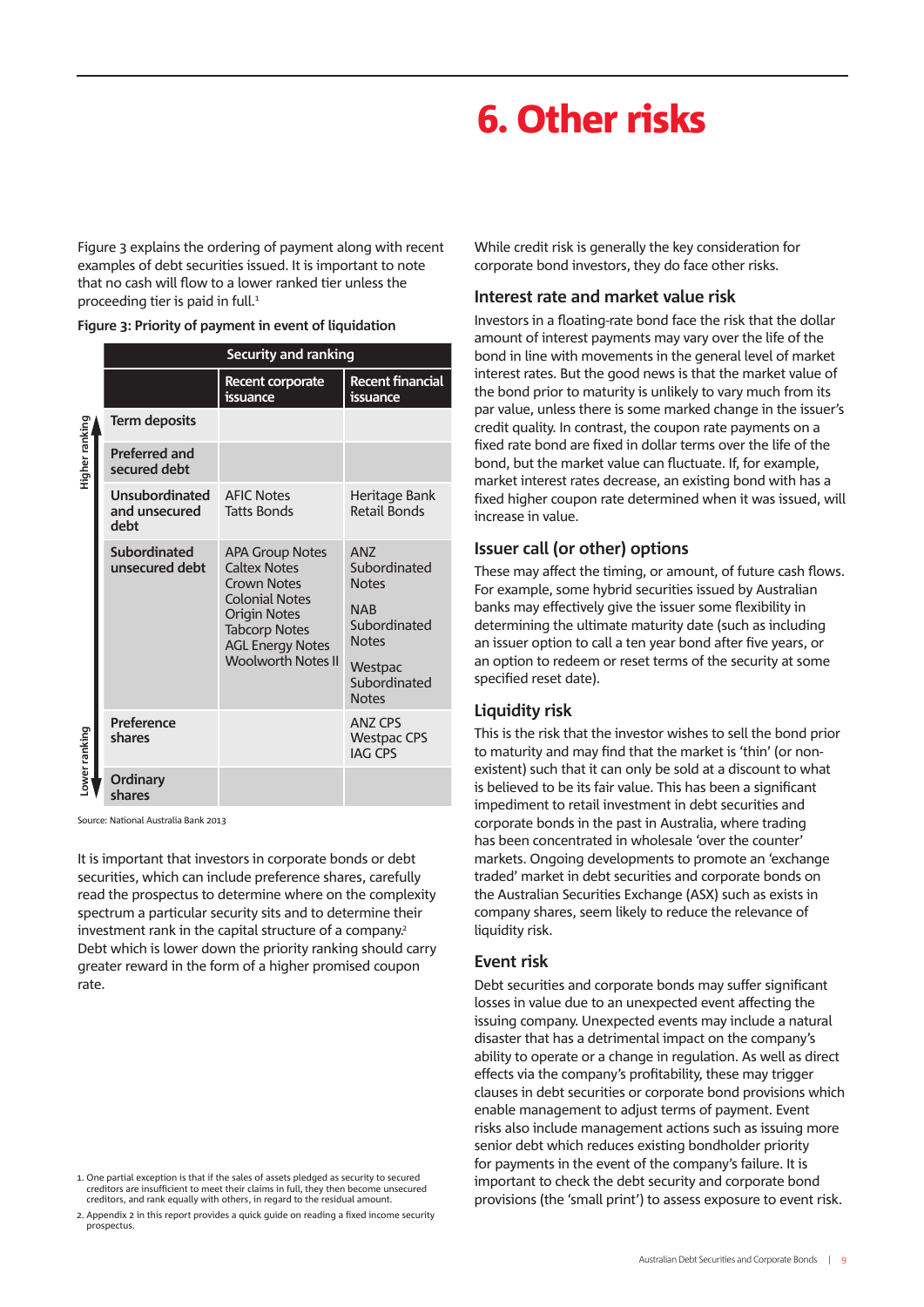## 7. Conclusion **Appendix 1**

Assessing credit risk of debt securities and corporate bonds is a complex specialist task and ultimately the investor is faced with the question of whether the yield offered, is adequate for the risks involved. While individual preferences are relevant in this regard, it is important to compare the promised return with similar products trading in the secondary market. This, at least, gives some perspective on what price other investors are putting on various risks.

In general, use of specialist advisers who have no conflicts of interest is warranted, but there are a number of important indicators which an investor can consider to provide a cross check.

These include:

- What is the leverage of the company (debt/assets or interest coverage ratio) relative to other companies in the same industry?
- How sound is the company's balance sheet (such as indicated by its debt maturity profile or indicators of short term cash flow needs)?
- What type of assets does the company have which would be available for sale in the event of failure?
- Where does the debt security or corporate bond rank relative to other creditors in the event of failure?
- Are there special characteristics of the debt security or corporate bond which create additional risks for the investor?
- If available, what credit rating is the bond assigned by specialist ratings agencies?

In addition ASIC's Regulatory Guide 69: Debentures and notes – Improving disclosure for retail investors (February ) provides a checklist of benchmarks which they regard appropriate for issuers of unlisted notes to meet. These are worth taking into account, and are provided in Appendix 1.

#### ASIC's Regulatory Guide 69: Debentures and notes -**Improving disclosure for retail investors (February 2012)**

ASIC suggests a number of benchmarks which issuers of unlisted notes should meet. They involve:

- A minimum equity ratio [equity/(total liabilities + equity)] of at least 8 per cent, or 20 per cent where activities involve significant property development or lending for property development.
- A minimum liquidity position such that cash flow forecasts show that there is cash or cash equivalents available to meet projected cash needs over the next months.
- Clearly explaining to investors what happens at the end of the investment term, including what information will be provided to those considering rolling over their investment for a further term.
- Disclosing the maturity profile of its interest-bearing liabilities and interest rates applicable.
- Where the issuer on-lends funds, disclosing a range of characteristics of its loan portfolio.
- Where the issuer might on-lend funds to a related party, disclosing the nature of the arrangements involved.
- Where the issuer lends money for property-related activities, providing information to investors about current valuations of the underlying property based on appropriate valuation methods.
- Where the issuer lends money for property-related activities, restricting loans to a maximum loan to valuation ratio of 80 per cent (or 70 per cent in the case of property development).

The full Regulatory Guide 69: Debentures and notes  $-$ Improving disclosure for retail investors http://www. asic.gov.au/asic/pdflib.nsf/LookupByFileName/rg69published-8-2-2012.pdf/\$file/rg69-published-8-2-2012.pdf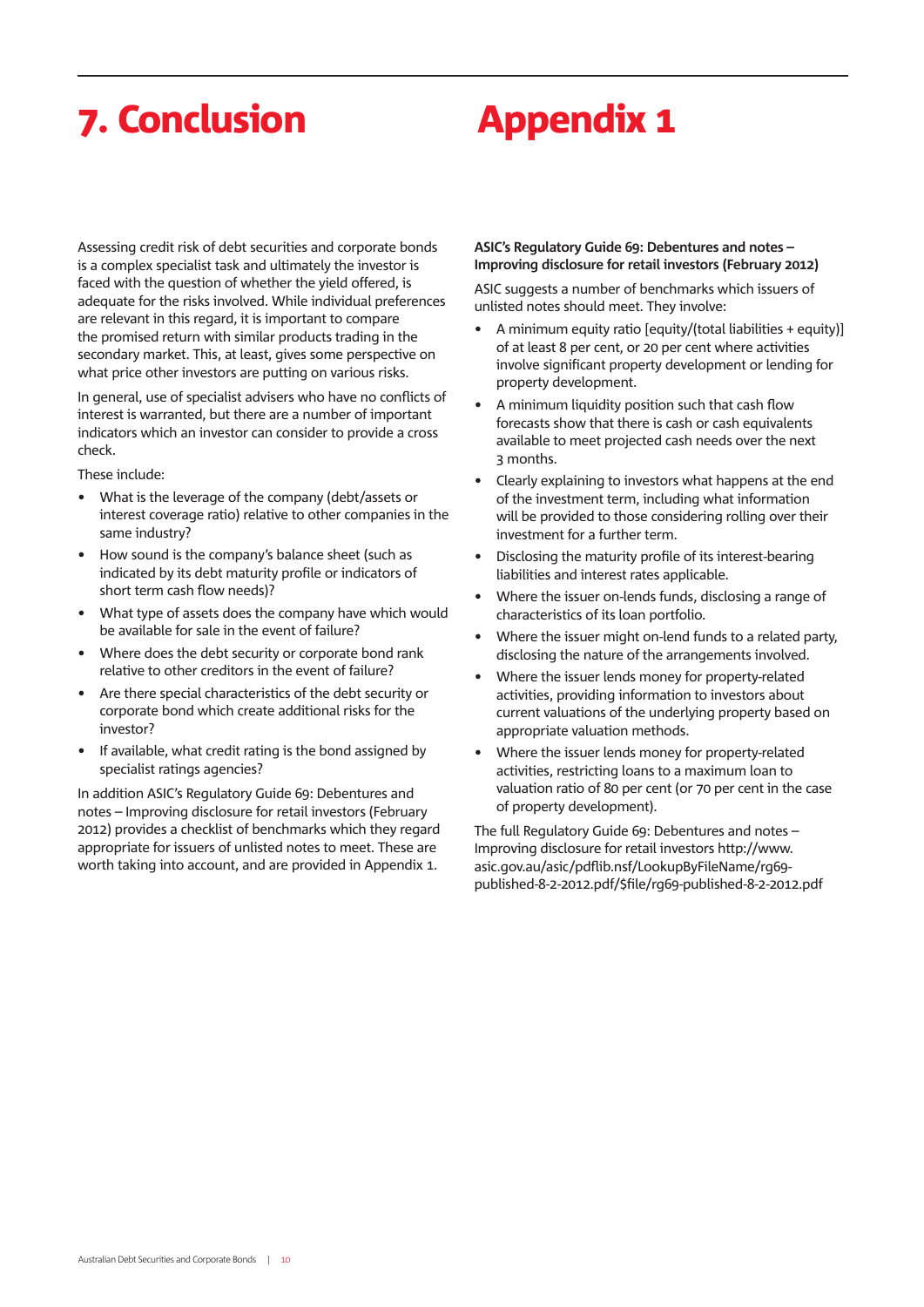## Appendix

#### **How to read a prospectus**

This appendix highlights the most important information an investor should check in a prospectus or offer document with an explanation of what the jargon really means. It is important to note that prospectuses or offer documents for debt securities and corporate bonds can vary depending on the issuer and that the example below is only an indication of what an investor should look for.

| Example offer document for NAB Subordinated Notes |                               | What does it all mean?                                                                                                                                                                                                                                                                                                                                                                                                                                                                                                                                                                                                                                                                                                                            |                         |                                                                                                                                                                                                                                                                                   |
|---------------------------------------------------|-------------------------------|---------------------------------------------------------------------------------------------------------------------------------------------------------------------------------------------------------------------------------------------------------------------------------------------------------------------------------------------------------------------------------------------------------------------------------------------------------------------------------------------------------------------------------------------------------------------------------------------------------------------------------------------------------------------------------------------------------------------------------------------------|-------------------------|-----------------------------------------------------------------------------------------------------------------------------------------------------------------------------------------------------------------------------------------------------------------------------------|
| $\mathbf{1}$                                      | <b>Issuer</b>                 | National Australia Bank Limited ('NAB').                                                                                                                                                                                                                                                                                                                                                                                                                                                                                                                                                                                                                                                                                                          | $\mathbf{1}$            | This is the company issuing the notes.                                                                                                                                                                                                                                            |
| $\overline{2}$                                    | Offer size                    | \$1.0 billion, with the ability to raise more<br>or less.                                                                                                                                                                                                                                                                                                                                                                                                                                                                                                                                                                                                                                                                                         | $\overline{2}$          | NAB is aiming to borrow \$1 billion but<br>reserves the right to borrow more or less.                                                                                                                                                                                             |
| 3                                                 | Use of proceeds               | The net proceeds of the offer will be used<br>for general corporate purposes.                                                                                                                                                                                                                                                                                                                                                                                                                                                                                                                                                                                                                                                                     | $\overline{\mathbf{3}}$ | The proceeds can be used as NAB<br>requires. Some prospectuses will indicate<br>a specific capital expenditure for which<br>the proceeds will be used.                                                                                                                            |
| 4                                                 | <b>Minimum</b><br>application | 50 NAB Subordinated Notes (\$5,000)<br>and thereafter in multiples of 10 NAB<br>Subordinated Notes (\$1,000).                                                                                                                                                                                                                                                                                                                                                                                                                                                                                                                                                                                                                                     | $\overline{4}$          | An investor must buy a minimum of<br>\$5,000 which equates to 50 notes.                                                                                                                                                                                                           |
| 5                                                 | <b>Issue price</b>            | \$100 per NAB Subordinated Note.                                                                                                                                                                                                                                                                                                                                                                                                                                                                                                                                                                                                                                                                                                                  | 5                       | The cost of a single NAB Subordinated<br>Note is \$100.                                                                                                                                                                                                                           |
| 6                                                 | Term and maturity<br>date     | The term of the NAB Subordinated<br>Notes is 10 years and the maturity date<br>is expected to be 18 June 2022 (unless<br>redeemed earlier by NAB - see 'Early<br>Redemption rights for NAB' on page 13).                                                                                                                                                                                                                                                                                                                                                                                                                                                                                                                                          | 6                       | NAB will repay investors in the notes \$100<br>per note on 18 June 2022 or earlier under<br>certain circumstances.                                                                                                                                                                |
| $\overline{\phantom{a}}$                          | Interest payments             | The NAB Subordinated Notes bear interest<br>on their face value at the interest rate<br>from (and including) the issue date to<br>(but excluding) the maturity date or any<br>earlier redemption date. Interest accrues<br>daily and is payable quarterly in arrears<br>on each interest payment date. Accrued<br>but unpaid interest is also payable on<br>the maturity date or on any earlier<br>redemption date.<br>The following dates are interest payment<br>dates: 18 September; 18 December; 18<br>March; and 18 June.<br>If any of these scheduled dates is not a<br>business day, then the interest payment<br>date will be the next business day. The<br>first interest period will be from the issue<br>date until 18 September 2012. | $\overline{7}$          | An investor can expect to receive interest<br>payments on the dates specified in this<br>section.                                                                                                                                                                                 |
| 8                                                 | Interest rate                 | The interest rate is equal to the sum of<br>the bank bill rate plus a fixed margin.<br>The margin was determined through the<br>bookbuild and is 2.75% per annum.<br>The bank bill rate is set on the first<br>business day of each interest period (and<br>in the first interest period, it is set on the<br>issue date).                                                                                                                                                                                                                                                                                                                                                                                                                        | 8                       | The interest rate on these notes is<br>a floating-rate based on a market-<br>determined rate (the variable 90-day bank<br>bill rate) plus a fixed interest margin of<br>2.75%. The means the interest payments<br>on these bonds will vary with changes in<br>the bank bill rate. |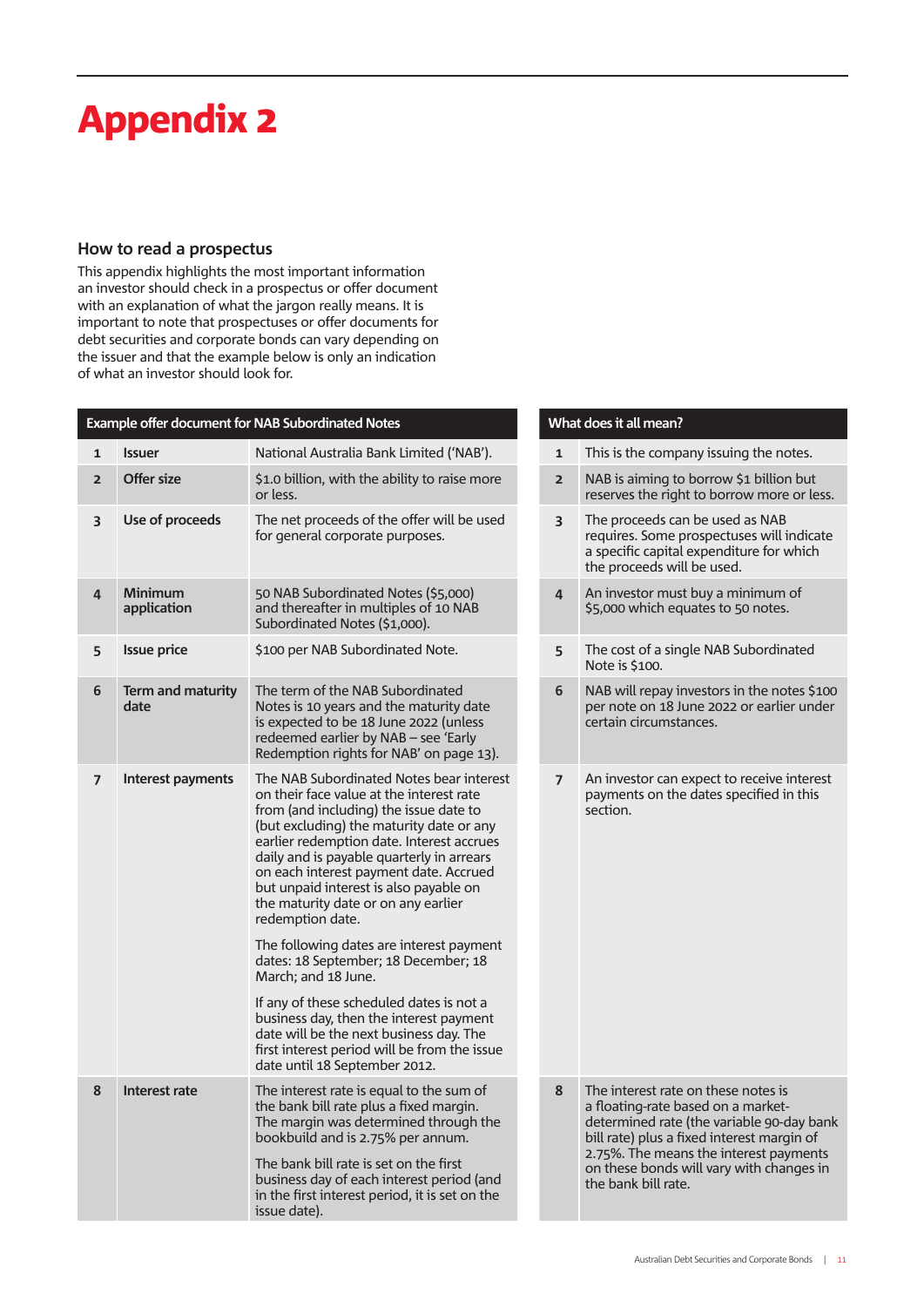| Example offer document for NAB Subordinated Notes |                       | What does it all mean?                                                                                                                                                                                                                                                                                                                                                                                                                                                                                                                                                                                                                                                                                                                                                                                                                                                                                                                                       |    |                                                                                                                                                                                                                                                                                                                                                                                                                                                                     |
|---------------------------------------------------|-----------------------|--------------------------------------------------------------------------------------------------------------------------------------------------------------------------------------------------------------------------------------------------------------------------------------------------------------------------------------------------------------------------------------------------------------------------------------------------------------------------------------------------------------------------------------------------------------------------------------------------------------------------------------------------------------------------------------------------------------------------------------------------------------------------------------------------------------------------------------------------------------------------------------------------------------------------------------------------------------|----|---------------------------------------------------------------------------------------------------------------------------------------------------------------------------------------------------------------------------------------------------------------------------------------------------------------------------------------------------------------------------------------------------------------------------------------------------------------------|
| 9                                                 | <b>Bank bill rate</b> | The bank bill rate is a benchmark interest<br>rate for the Australian money market. It<br>is based on an average of rates at which<br>major Australian financial institutions lend<br>short-term cash to each other over a 90<br>day period. It changes to reflect supply<br>and demand in the cash and currency<br>markets.                                                                                                                                                                                                                                                                                                                                                                                                                                                                                                                                                                                                                                 | 9  |                                                                                                                                                                                                                                                                                                                                                                                                                                                                     |
| 10                                                | <b>ASX listing</b>    | NAB has applied for quotation of the NAB<br>Subordinated Notes on ASX. It is expected<br>that the NAB Subordinated Notes will be<br>quoted under code 'NABHB'.                                                                                                                                                                                                                                                                                                                                                                                                                                                                                                                                                                                                                                                                                                                                                                                               | 10 | If these bonds are listed, investors will<br>be able to buy or sell these bonds on the<br>ASX.                                                                                                                                                                                                                                                                                                                                                                      |
| 11                                                | Ranking               | The NAB Subordinated Notes constitute<br>direct and unsecured obligations of<br>NAB, which are subordinated in right<br>of repayment to all depositors and<br>unsubordinated creditors of NAB, and<br>rank:<br>a. equally among themselves;<br>b. equally with all claims against NAB that<br>rank or are expressed to rank equally<br>with the holders' claims for amounts<br>owing by NAB in connection with the<br><b>NAB Subordinated Notes:</b><br>c. behind all claims of Unsubordinated<br>Creditors;<br>d. ahead of all claims against NAB that<br>rank or are expressed to rank behind<br>the holders' claims for amounts owing<br>by NAB in connection with the NAB<br>Subordinated Notes.<br>The NAB Subordinated Notes do not limit<br>the amount of senior debt, deposits or<br>any other obligations ranking in priority<br>to, equally with or junior to the NAB<br>Subordinated Notes that may be incurred<br>or assumed by NAB at any time. | 11 | These notes are unsecured which means<br>they are not secured against company<br>property. If NAB becomes insolvent (can't<br>repay their debts) investors in these<br>notes rank below depositors, employees,<br>tax office, liquidators, secured debt and<br>other senior debt but rank ahead of<br>shareholders. It should be noted that NAB<br>may at any time issue more debt that may<br>have higher priority than these notes in<br>the event of insolvency. |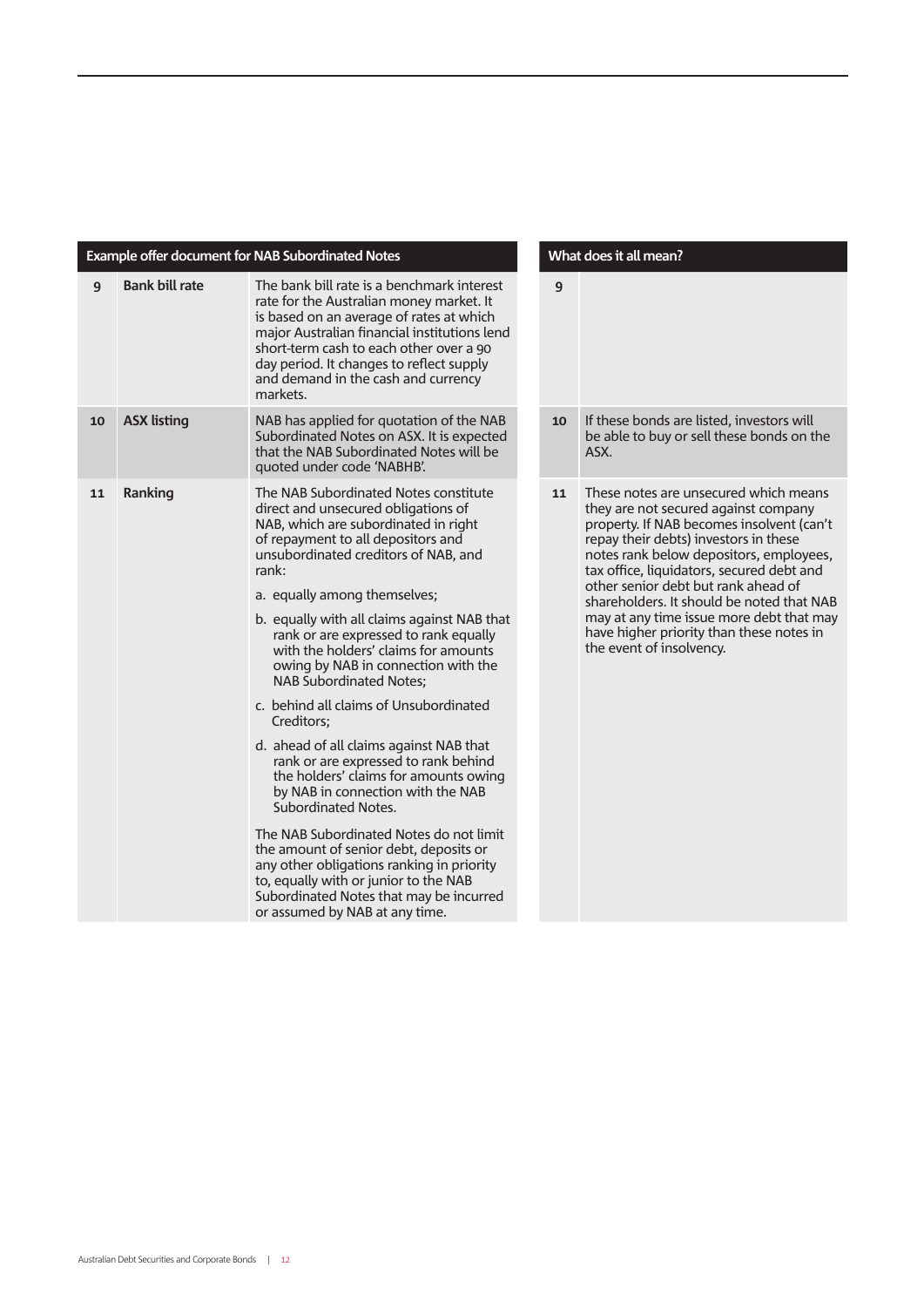#### **Example offer document for NAB Subordinated Notes What does it all mean?**

| 12 | Early redemption<br>rights for NAB                                                             | Subject to the prior written approval<br>of APRA, NAB has the right to redeem<br>the NAB Subordinated Notes before the<br>maturity date because of certain taxation<br>reasons, the occurrence of a regulatory<br>event or on 18 June 2017, or on any<br>interest payment date falling after that<br>date.<br>There can be no certainty that NAB will<br>choose to redeem the NAB Subordinated<br>Notes, nor that APRA would, if requested,<br>provide its approval in respect of an early<br>redemption.<br>NAB will not be permitted to redeem any<br>NAB Subordinated Note early unless:<br>• the NAB Subordinated Notes are<br>replaced concurrently or beforehand<br>with a capital instrument of the same<br>or better quality;<br>• APRA is satisfied that NAB's capital<br>position is well above its minimum<br>capital requirement after NAB elects to<br>redeem the NAB Subordinated Notes. | 12 | NAB can buy back these bonds before the<br>maturity date provided certain conditions<br>are met.                                                                                                                                                                                                                                                                       |
|----|------------------------------------------------------------------------------------------------|--------------------------------------------------------------------------------------------------------------------------------------------------------------------------------------------------------------------------------------------------------------------------------------------------------------------------------------------------------------------------------------------------------------------------------------------------------------------------------------------------------------------------------------------------------------------------------------------------------------------------------------------------------------------------------------------------------------------------------------------------------------------------------------------------------------------------------------------------------------------------------------------------------|----|------------------------------------------------------------------------------------------------------------------------------------------------------------------------------------------------------------------------------------------------------------------------------------------------------------------------------------------------------------------------|
| 13 | No early<br>redemption rights<br>for holders of the<br><b>NAB Subordinated</b><br><b>Notes</b> | You do not have the right to request<br>that your NAB Subordinated Notes be<br>redeemed. However, if a winding up<br>default occurs, NAB's obligations under<br>the NAB Subordinated Notes may be<br>accelerated if directed by an ordinary<br>resolution. Outside these limited<br>circumstances, to realise your investment,<br>you can sell your NAB Subordinated Notes<br>on ASX at the prevailing market price<br>(which may be less than the face value).                                                                                                                                                                                                                                                                                                                                                                                                                                        | 13 | Investors in these bonds do not have the<br>right to ask NAB to repay the face value<br>of the bonds before the maturity date.                                                                                                                                                                                                                                         |
| 14 | <b>Risks</b>                                                                                   | There are risks associated with an<br>investment in NAB Subordinated Notes, as<br>well as risk associated with an investment<br>in NAB generally.                                                                                                                                                                                                                                                                                                                                                                                                                                                                                                                                                                                                                                                                                                                                                      | 14 | There are risks involved in all investments.<br>The prospectus will clearly identify risks<br>associated with the specific investment,<br>external risks (eg regulatory and<br>macroeconomic risks) and risks specific to<br>NAB. It is necessary to weigh up the risks<br>and decide if the bond fits your risk return<br>objectives and asset allocation objectives. |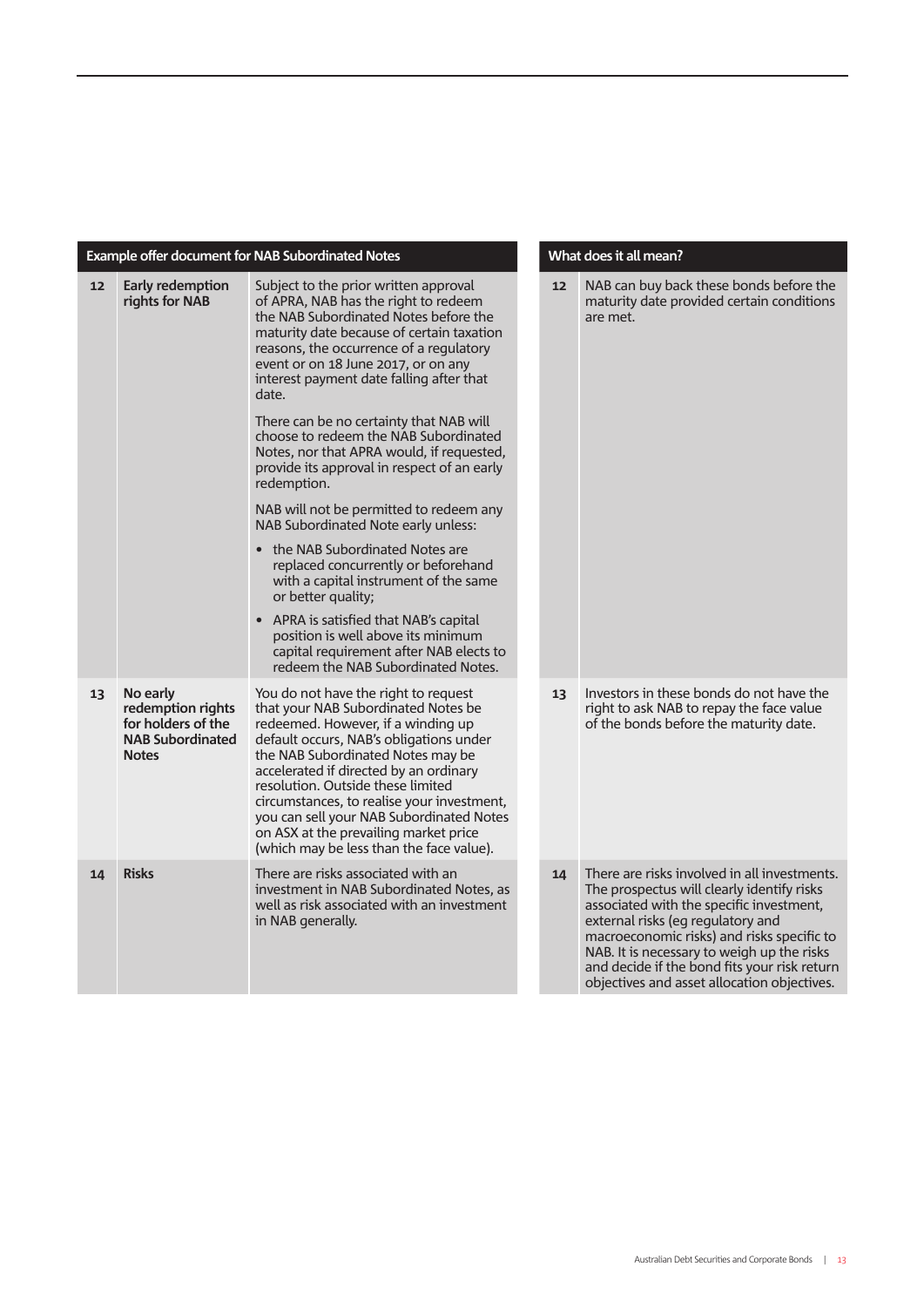## Appendix

### Glossary

#### **Accrued interest**

The amount of interest accumulated on a bond from the last coupon payment date.

#### **Asset allocation**

An investment strategy that attempts to balance risk versus reward by adjusting the percentage of each asset in an investment portfolio.

#### **Asset class**

A group of investments that display similar characteristics.

#### **Bank bills**

A short-term money market investment.

#### **Basis point**

A measure used to calculate interest returns. One basis point equals one hundredth of one per cent or 0.01%.

#### **Benchmark**

An index which measures the change in value of a market over a period of time.

#### **Buy and hold strategy**

A passive investment strategy whereby the investor intends to retain the investment until maturity.

#### **Capital markets**

A group of markets in which investors can buy and sell various debt and equity securities.

#### **Commonwealth Government securities**

Debt securities issued and guaranteed by the Commonwealth of Australia. The Commonwealth guarantees the coupon payments and the return of the original capital at the maturity date.

#### **Convertible bond**

A traditional fixed income style security that gives the investor the right to convert into ordinary shares of the company at redemption.

#### **Corporate bond**

A debt obligation (bond) issued by a corporation, either senior secured, senior unsecured or subordinated.

#### **Corporate bond market**

A secondary market for investors to buy and sell corporate bonds.

#### **Coupon rate**

The rate of interest paid by the issuer of a bond. The rate is usually expressed as a percentage of the face value of the security.

#### **Credit default swap**

A form of insurance against the risk of default by the issuer of a specified corporate bond.

#### **Credit rating**

An assessment of an entity's credit worthiness.

#### **Credit risk**

Credit risk is an assessment of the likelihood that a company issuing a bond may default on its obligation to pay interest or repay principal.

#### **Credit spread**

A spread is the difference in yield between two securities. A credit spread generally measures the degree of risk between 'risk free' assets, (i.e. Commonwealth Government securities), and lower rated assets.

#### **Derivative**

A financial instrument or contract based on (derived from) an underlying financial asset.

#### **Duration (modified duration)**

A measure of the sensitivity of a bond's price or market value to a change in interest rates.

#### **Face value or principal** The amount that the issuer borrows which must be repaid to the investor at maturity. Also known as par value.

#### **Fixed income investment**

A financial instrument that can be bought and sold between secondary parties that has a defined rate of interest which must be paid on a specified date to avoid default.

#### **Fixed rate bond**

Bond on which the coupon rate has been set at the time of issue and will remain fixed for the life of the security.

#### **Floating-rate note**

A debt security that has a variable coupon, equal to a money market reference benchmark plus a quoted margin.

#### **Hybrid security**

A financial instrument that shares characteristics of both debt and equity securities.

#### **Inflation-linked bond**

A bond created to provide protection from the risk of inflation.

#### **Issuer**

Borrower (government, financial institution or company) that issues the bond (that is, borrows the money) and pays the interest.

#### **Liquidity**

The ease with which an asset can be bought or sold in the market without significantly affecting the price. A liquid bond can be bought and sold more easily than an illiquid one.

#### **Maturity**

The end of a bond's life, when capital must be repaid to the investor.

#### **Over-the-counter**

Off-exchange trading that is done directly between two parties.

#### **Perpetuals**

A floating rate note with no specific maturity date.

#### **Retail investor**

An investor that does not meet the criteria of a wholesale investor.

#### **Secondary market**

A market in which previously issued financial instruments such as stock, bonds, options, and futures are bought and sold.

#### **Secured debt**

Secured debt is debt in which the borrower pledges some assets as collateral.

#### **Sub-investment grade bond**

A corporate bond rated below BBB- or Baa3 by the credit rating agencies or with no rating. Also known as high yield bond or junk bond.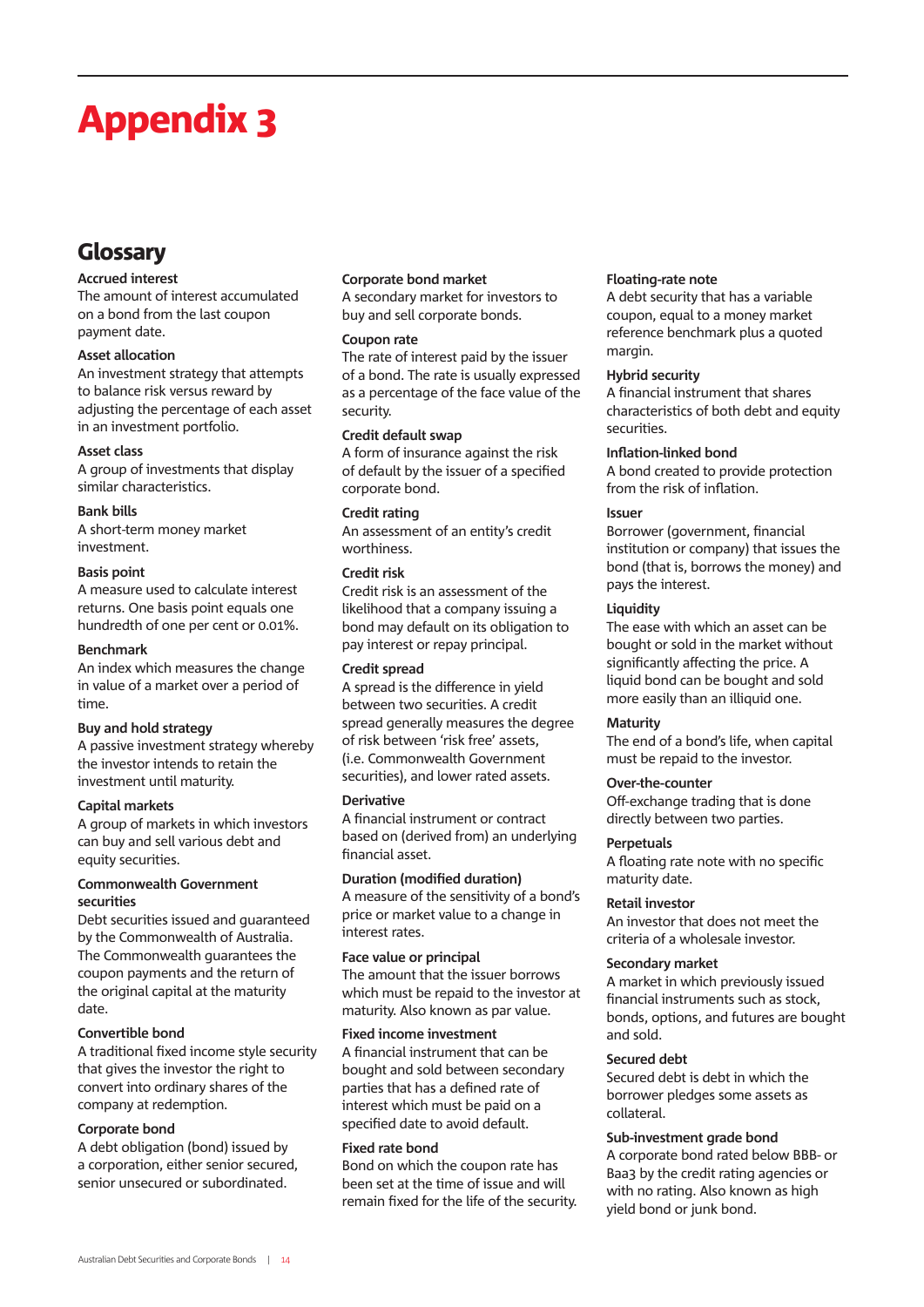#### **Subordinated debt**

Debt that ranks behind the liquidator, government tax authorities and senior debt holders in the hierarchy of creditors. It should be noted that in the case of liquidation or bankruptcy the holders of subordinated debt rank ahead of equity or shareholders.

#### **Unsecured debt**

Unsecured debt has no collateral backing from the borrower.

#### **Wholesale investor**

Generally either a professional investor/firm or an individual with more than \$2.5 million in assets and an income of more than \$250,000 over two years.

#### **Yield**

The coupon or interest payment on a bond expressed as a percentage of the bond's market value or price.

#### **Yield curve**

A line that maps the yields on comparable bonds (for example, bonds issued by the same borrower) of different maturities (1 year, 2 year, 10 years, etc).

#### **Yield to maturity**

The rate of return earned by an investor assuming that the bond will be held until maturity and that all coupon and principal payments will be made on schedule.